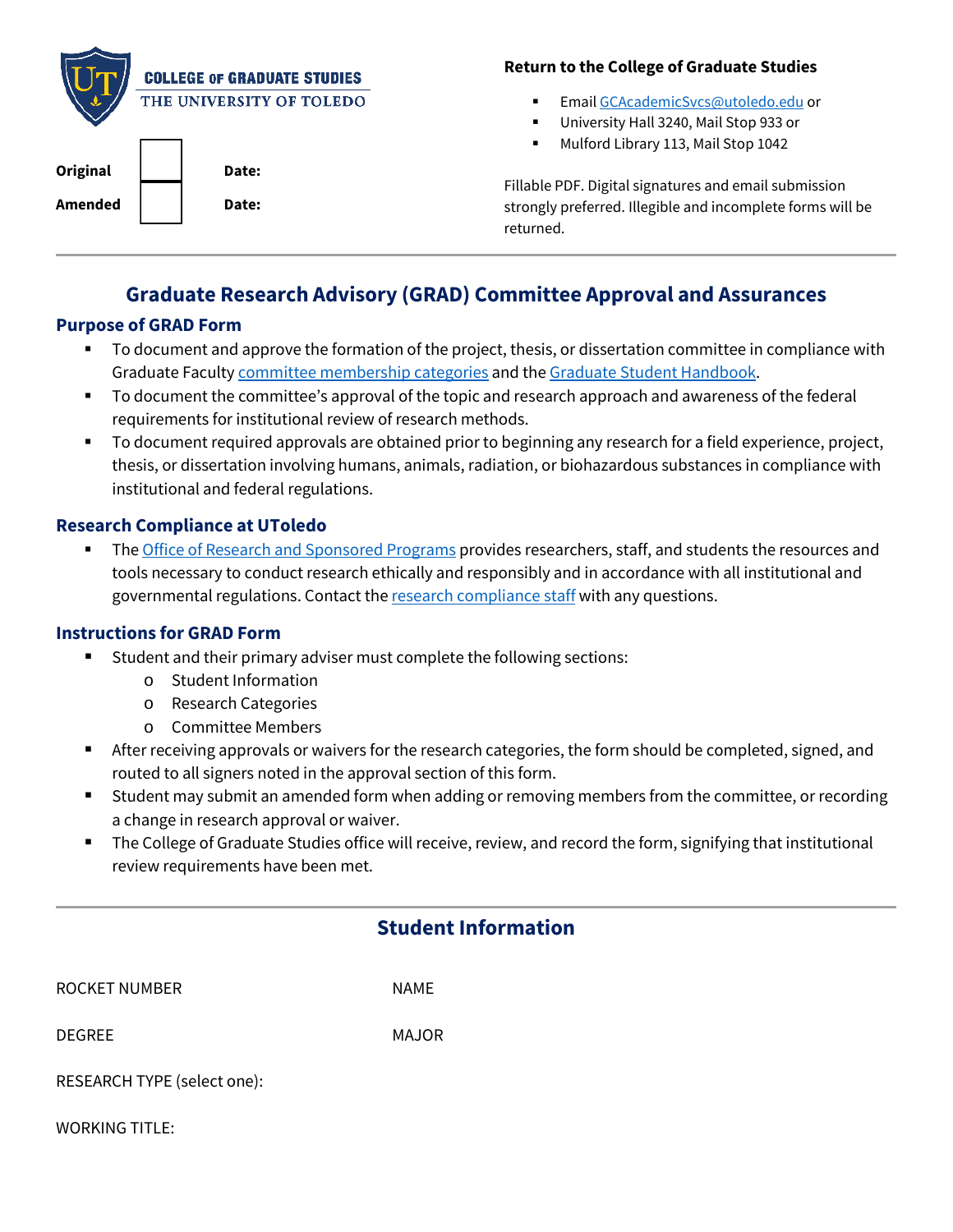# **Research Categories**

### **HUMAN SUBJECTS**

A project meets the definition of Human Subjects Research if it involves living individuals about whom an investigator obtains:

- 1. Data through intervention or interaction with the individual, including direction collection such as through interview or questionnaire, or indirect collection such as observation through one-way glass, or reviewing records.
- 2. Identifiable private information

If human subjects are involved, you must file an application for review with a UToledo Institutional Review Board (IRB). Researchers must complete th[e required human subjects research training](https://www.utoledo.edu/research/rsp/irb/training.html) **prior** to beginning the research. records to comply with HIPAA. The <u>Human Research Protection Program</u> (HRPP) provides guidance to researchers **[HRPP Office](https://www.utoledo.edu/research/rsp/irb/StaffIRB.html).** Additional training and approvals may be required when working with UToledo Medical Center patients or their and administrative support for the UToledo IRBs. For additional information, contact the appropriate member of the



| $\overline{\phantom{a}}$ |  |  |  |
|--------------------------|--|--|--|
|                          |  |  |  |
|                          |  |  |  |
|                          |  |  |  |
|                          |  |  |  |
|                          |  |  |  |
|                          |  |  |  |
|                          |  |  |  |
|                          |  |  |  |

### **ANIMALS**

If animals (all vertebrates and higher invertebrates such as octopus) are involved, you must file an application for approval from the UToledo *Institutional Animal Care and Use Committee (IACUC)*. For additional information, contact the <u>IACUC Administrator</u>.





## **SOURCES OF IONIZING RADIATION**

If sources of ionizing radiation are involved, you must file an application for usage with the UToledo Radiation Safety [Committee.](http://www.utoledo.edu/depts/safety/Radiation/Training.html) If approved, required training must be completed through the UToledo [Radiation Safety Officer.](mailto:joseph.agosti@utoledo.edu) For additional information, contact the department of Radiation Safety by phone at 419.383.4301.



## **YES**  $\vert$  **APPROVAL NUMBER** APPOVAL ALL APPOVAL ALL AND A ROUGHLY AND A ROUGHLY A ROUGHLY AND A ROUGHLY ASSOCIATED A ROUGHLY AND A ROUGHLY ASSOCIATED A ROUGHLY AND A ROUGHLY ASSOCIATED A ROUGHLY AND A ROUGHLY A ROUGHLY A



### **BIOHAZARDOUS SUBSTANCES**

If biological agents (or potential biohazards) are involved, you must file an application for approval from the UToledo [Institutional Biosafety Committee](http://www.utoledo.edu/research/rsp/RC/biosafety-faq.html) (IBC) . Biological agents include but are not limited to: viruses; fungi; parasites; and other animal tissues and products. For additional information, contact the <u>IBC Administrator</u>. recombinant and synthetic nucleic acids; select agents and toxins; human blood, cells/cell lines, and other human tissues and products; stem cells; plant cell lines; non-rodent transgenic animals; and animal blood, cells/cell lines,

**YES APPROVAL NUMBER NO**